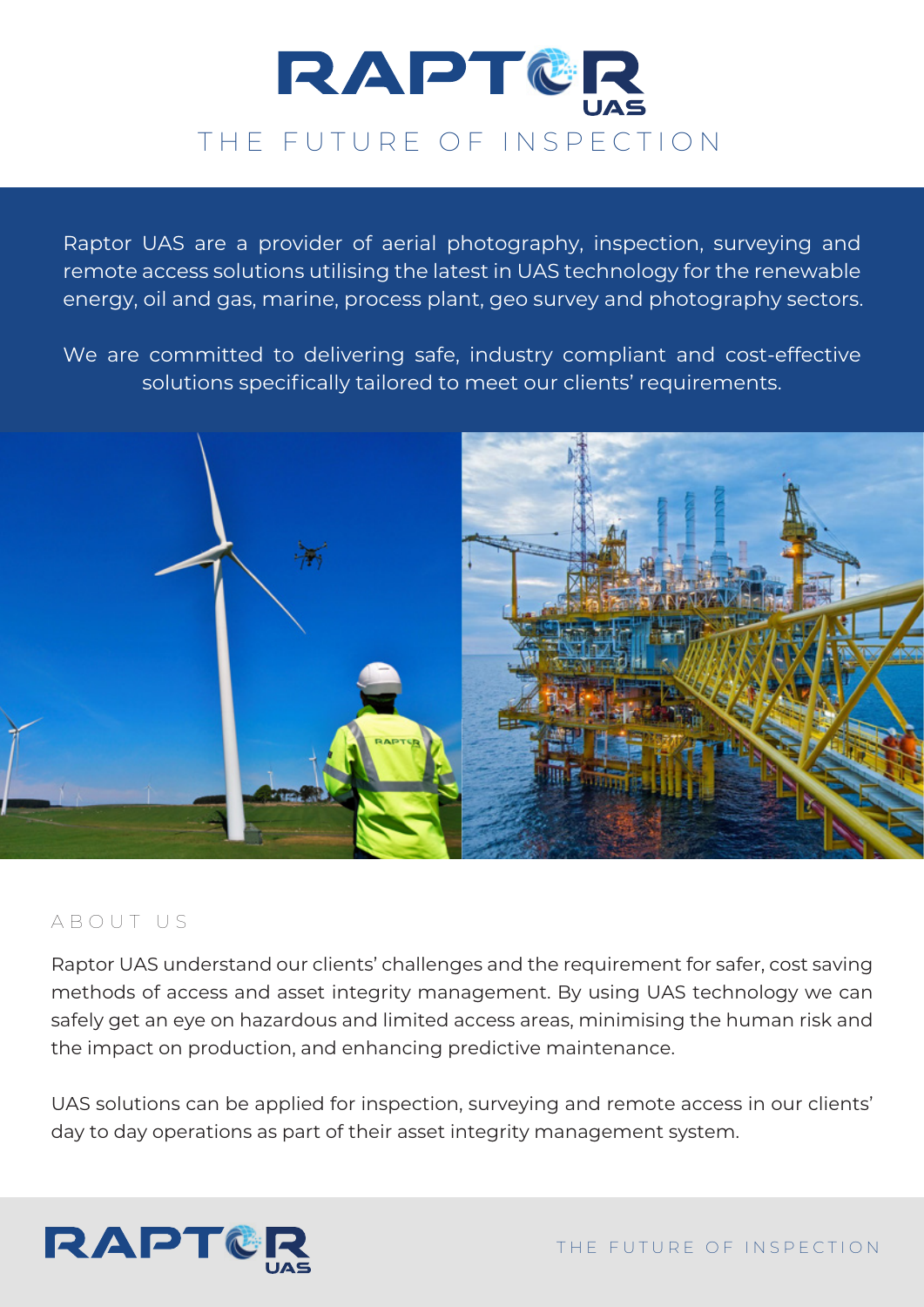# INDUSTRY QUALIFIED, EXPERIENCED OPERATIVES

Our teams of experienced and qualified pilots and certified inspectors and engineers can be mobilised for onshore as well as offshore operations on short notice. Our extensive background in engineering and construction allow us to analyse and interpret the UAS data and record it into a full inspection report.



We use state-of-the-art aerial surveillance equipment which can be deployed in harsh conditions at sea, onshore and in confined spaces to collect accurate visual, thermal and 3D data. Post inspection data processing is then carried out by our qualified engineers who can accurately locate and identify each visible defect.

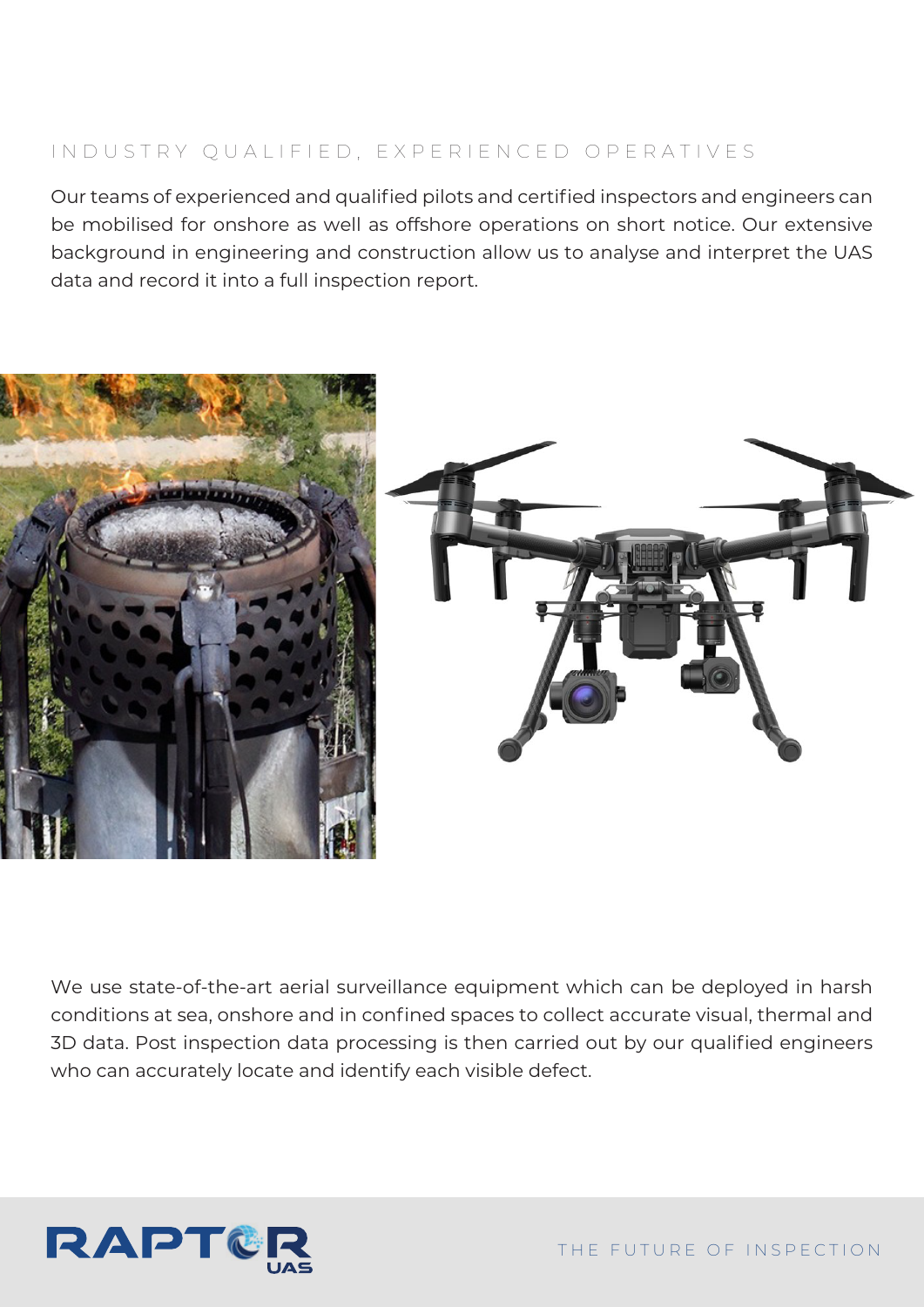## NEW TECHNOLOGIES

Unmanned aerial systems are rapidly becoming the preferred method for carrying out inspection surveys increasing the facility uptime and reducing interruptions of operations. UAVs reduce the need of large scaffolding, rope access works and the requirement for working at height and in confined spaces.

Raptor UAS have the ability to inspect multiple assets on a single mobilisation and enhance periodic condition monitoring to keep facilities running safely.







THE FUTURE OF INSPECTION